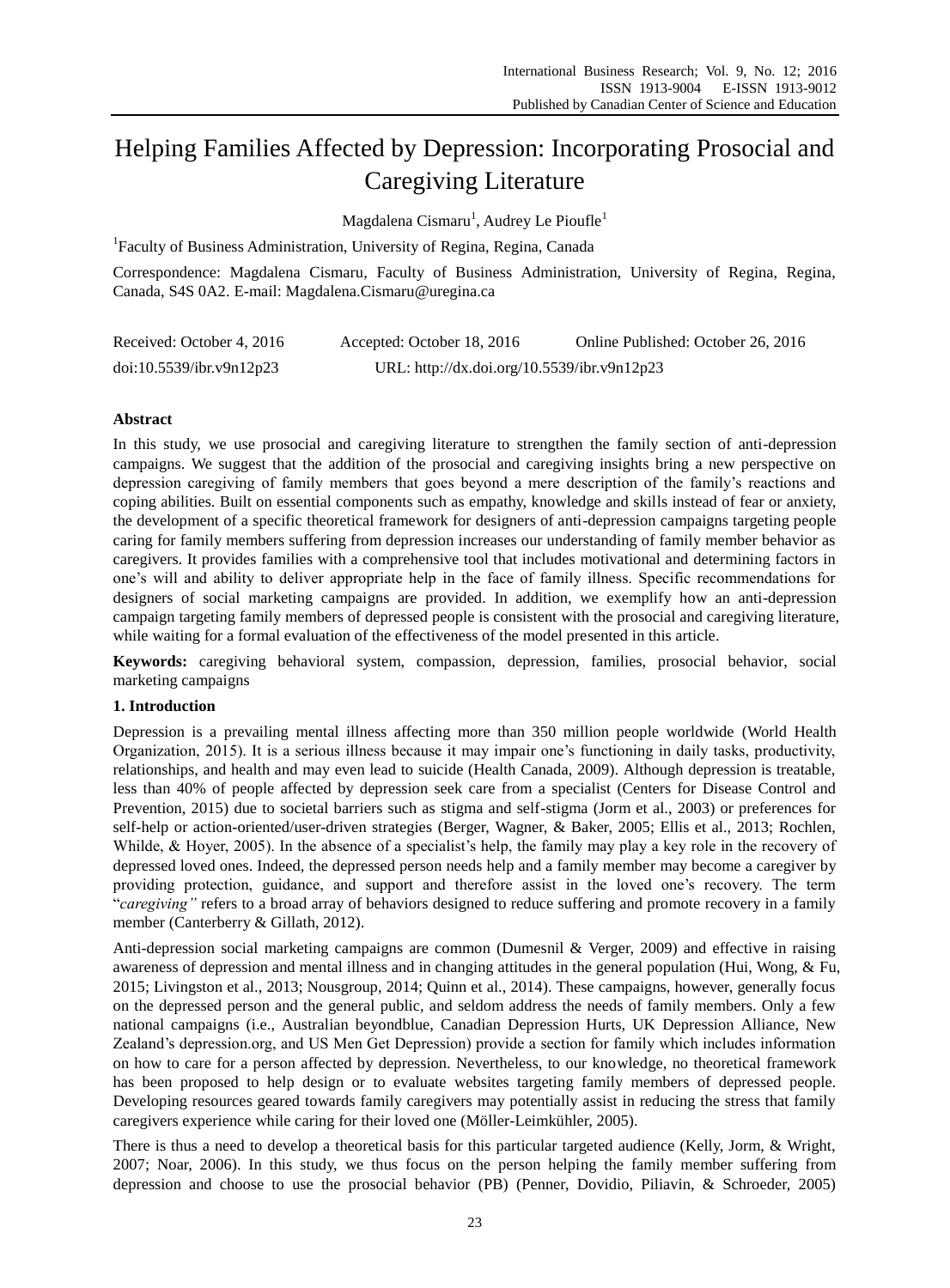literature and the caregiving behavioral system (CBS) literature (Brown, Brown, & Preston, 2011; Canterberry & Gillath, 2012; Swain et al., 2012) to understand the process and difficulties a family member experiences while caring for a loved one in need. We choose to incorporate PB and CBS because both build upon attachment theories, explaining human motivation in first becoming, then staying involved in the caring for a loved one. We feel that this critical positive component (not based on fear or a negative emotion) was missing from the literature addressing campaign design and evaluation of campaigns targeting family members of depressed people. Through understanding the caregiving process, we can suggest effective messaging and evaluation guidelines for depression campaign components targeting family members of depressed people with the ultimate purpose of helping families better cope with this illness.

### **2. Background**

Several theories have been utilized to describe the stress and coping mechanisms of caregivers notably Kreps's (1988) relational health communication competence model (Weathers, Query, & Kreps, 2010), Pearlin's model of family caregiving (Cameron et al., 2011), and several personality models (e.g., Löckenhoff et al., 2011). Behavioral and stage step theories used in caregiving contexts include the theory of planned behavior (Schuster, Kubacki, & Rundle-Thiele, 2016), the theory of reasoned action (Corcoran, 2011), and the Caregiver Behavioral System model (CBS) (Canterberry & Gillath, 2012; Swain et al., 2012). Theories used in depression contexts, including the theory of planned behavior (Hui, Wong, & Fu, 2014) and transtheoretical model of change (Levesque et al., 2011; Tsoh & Hall, 2004), describe intentions and behaviors of the depressed person. Most recently, Levit, Cismaru, & Zederayko (2016) combine transtheoretical model of change and social marketing principles in a mental e-health context and create a set of 25 detailed criteria to guide the development of anti-depression campaigns with a focus on the depressed person; the information targeting family and friends was not considered. That said, there is a dearth of studies using behavioral theories explaining caregiver motivation in caring for depressed people. For example, Jeglic et al. (2005) are among the few authors who have used the CBS model to characterize partner coping abilities to manage another's depression. Additionally, Egbert, Miraldi and Murniadi (2014) proposed the extended parallel process model, usually used in fear appeals, to understand the behavior of college students in the intervention in a friend's depression and to design health depression campaigns. The authors suggest that empathy, emotional contagion, and perceived knowledge may influence the decision-making process of intervention. They also emphasize the persuasive role of family in convincing the depressed loved one to seek professional help.

## **3. Prosocial and Caregiving Behavior**

The Caregiver Behavior System (CBS) is comprised of three stages: (a) the perception of a need in another, (b) a caring motivational or feeling state, and (c) the delivery of a helping response to the individual in need (Swain, 2010; Swain, Kim, & Ho, 2011; Swain et al., 2012). From the CBS perspective, one can identify the fundamental reasons that encourage family members to help others in need of care, their initial response to the need that they have identified or perceived from their loved one, and their motivational conflicts during the entire process that includes the actual active care.

# *3.1 The Perception of a Need in Another*

The PB literature (Latane & Darley, 1970; Penner et al., 2005) and the CBS literature (Brown, Brown, & Preston, 2011) stipulate that whether or not a person renders aid at the individual level depends upon the outcomes of a series of prior decisions that involve as a first step recognizing the situation as one requires assistance. The CBS literature further stipulates that significant individual differences exist in terms of a person's tendencies to perceive distress cues, and to understand, interpret and act upon them (Canterberry & Gillath, 2012). For example, adults who experienced quality parenting as children may express stronger compassion and altruistic behaviors toward others, being therefore more likely to help a family member in need (Swain et al., 2012). Compassion, defined as "the feeling that arises in witnessing another's suffering that motivates a subsequent desire to help" (Goetz, Keltner, & Simon-Thomas, 2010, pg. 2), is a psychological construct encompassing feelings of empathy (social cognitive ability), loving kindness (caring feelings), and generosity (helping actions) toward others regardless of kinship (Brown & Brown, 2006; Swain et al., 2012). Compassion therefore is a motivation to promote the well-being of others and is subserved by a general caregiving system that may operate at the family level (Brown, Brown, & Preston, 2011).

Because feeling compassion can act as a motivator for caregiving, campaign designers could use messages that encourage developing compassion for family members. There are several ways to increase compassion through training (Weng et al., 2013). Since greater altruistic behavior may emerge from understanding the suffering of other people (Weng et al., 2013), messages may increase empathy by explaining the suffering of the depressed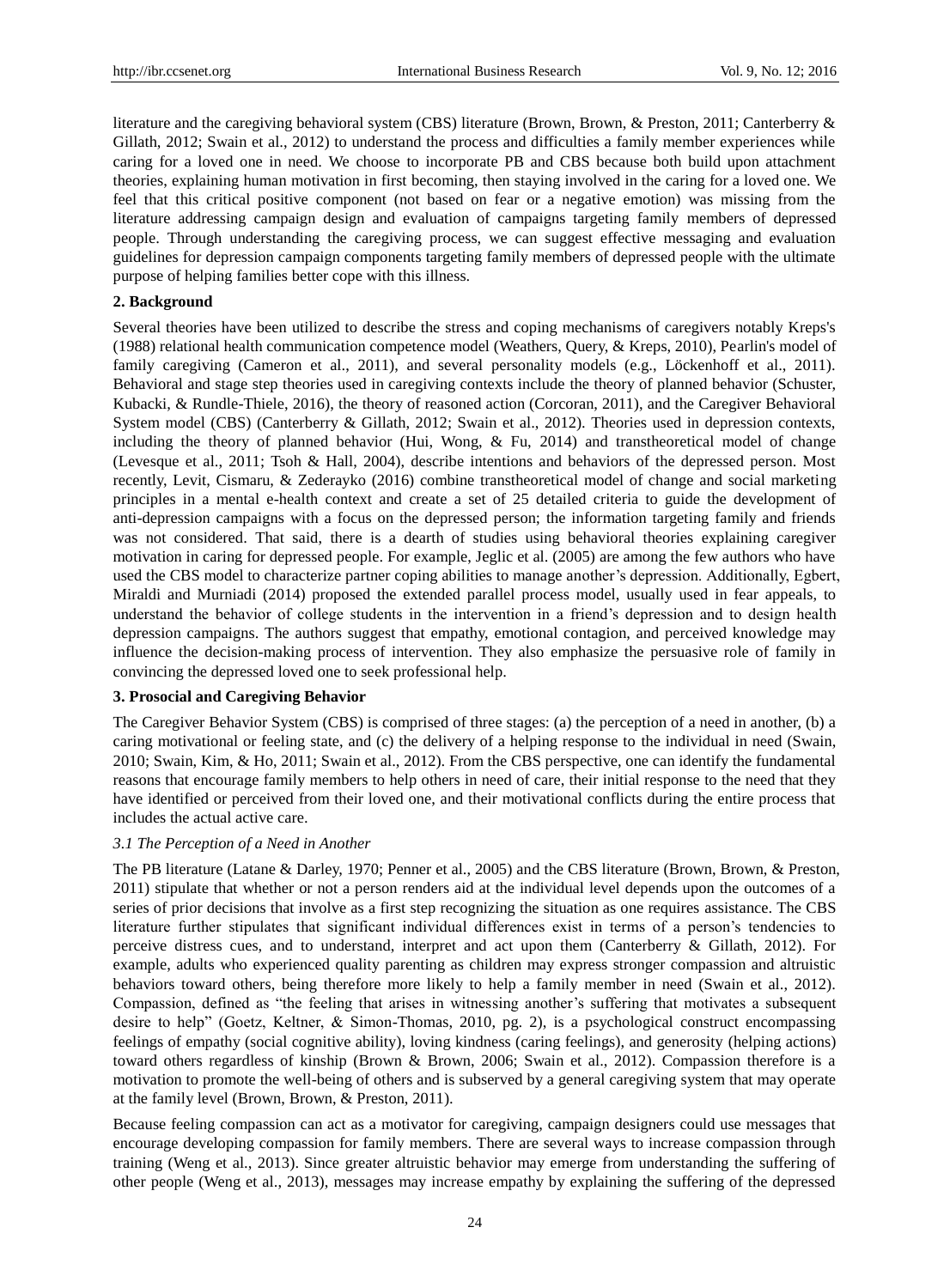person, stating that depression is an illness, and emphasizing that the family member's behavior is a behavior of a person who suffers. To increase loving kindness and generosity, the other two facets of compassion, the messaging should include themes that increase attachment to the person in need (Penner et al., 2005) through methods such as encouragement to retrieve positive memories with their loved one, as this may induce a sense of security and positive mood, and make the caregiver become more sensitive and responsive to the depressed person's needs (Canterberry & Gillath, 2012). This can be done through the presentation of pictures implying attachment-figure availability (e.g., a couple holding hands and gazing into each other's eyes), the presentation of the names of security-providing attachment figures or words associated with a sense of security provided by an attachment figure (e.g., love, hug, comfort), and guided imagery concerning either the availability and supportiveness of attachment figures or security-enhancing interactions (e.g., describing a time when one received comfort and support from a loved one) (Canterberry & Gillath, 2012; Mikulincer & Shaver, 2007).

Consistent with the above recommendations, beyondblue, a national Australian anti-depression campaign (www.beyondblue.org.au/) has a 44-page guide titled "The beyondblue Guide for carers – Supporting and caring for a person with anxiety and depression" (Beyondblue, 2016). The guide contains a multitude of useful advice on how to take care of a loved one dealing with depression while at the same time taking care of oneself. The first section titled "Caring for others" is consistent with some of the suggestions from the PB and CBS literature. For example, numerous pictures of happy couples or loving people as well as people talking to each other are shown in the guide, posited by CBS to encourage emotional attachment and to make people more likely to render help. As well, quotes of carers' thoughts and feelings during the process of caring for a loved one are provided everywhere, and may be likely to increase the feeling of attachment toward the person in need of care (e.g., I would not put up with it, if I did not love him, p.27).

#### *3.2 A Caring Motivational State – Motivational Conflict*

If the person feels compassionate toward the other family member and considers caring for the family in need, he/she will start evaluating his/her own ability to alleviate the suffering (Canterberry & Gillath, 2012). At this point, the question is how and if effective active help can be provided. The CBS has yet to be activated: a decision must occur before the system is activated even though a need and health threat to the family has been perceived. One may care emotionally for the well-being of another person, but because of personal reasons and/or situational reasons, proper care cannot be given, hence these motivational conflicts create a decision-making process (Brown, Brown, & Preston, 2011). Certain criteria may enter into play such as:

 $\bullet$  the closeness of the relationship, the level of attachment, the attachment style (controlling, responsive, compulsive),

• the interdependence of happiness of the family members (c.f. the fitness interdependence concept as per Brown, Brown, & Preston, 2011), the feeling of reciprocal threat to health to the carer and the depressed person and the benefits for the family functioning,

- the affect (such as sympathy and anger),
- social support outcome expectations and controllability (Siegel et al., 2012),
- the usefulness of the intervention, the type of caregiving required, and the type of response required,
- the belief and attitude towards the illness (depression) and the severity of the depression,
- the sense of competence and personal attributes of the family members (social connections, personal health, education, personality traits, etc.),
- situational attributes (e.g., problems at work),
- and other sources of motivations (such as cultural norms, obligations, compassion, and empathy) (Canterberry & Gillath, 2012; Egbert, Miraldi, & Murniadi, 2014; Guttman & Ressler, 2001).

According to the PB literature, the delivery of a helping response will only occur if the perceived pros overcome the perceived cons (costs) of caregiving for the depressed loved one (Penner et al., 2010; Prochaska, 2008). The family member may decide to either actively help (and move on to start planning the rehabilitation of the person and to look for solutions) or to not become a caregiver if he/she considers he/she does not have the required skills or resources needed to render help. If a family member has assurance and confidence that he/she can alleviate the other person's illness, then he/she will decide to become a caregiver (Canterberry & Gillath, 2012). The CBS is then activated and the caregiver starts thinking about specific ways to improve the well-being of the family member in need. If the family member perceives that the cons are overwhelming, he/she may distance himself/herself from the depressive person and may bring the depressed person into the hands of someone else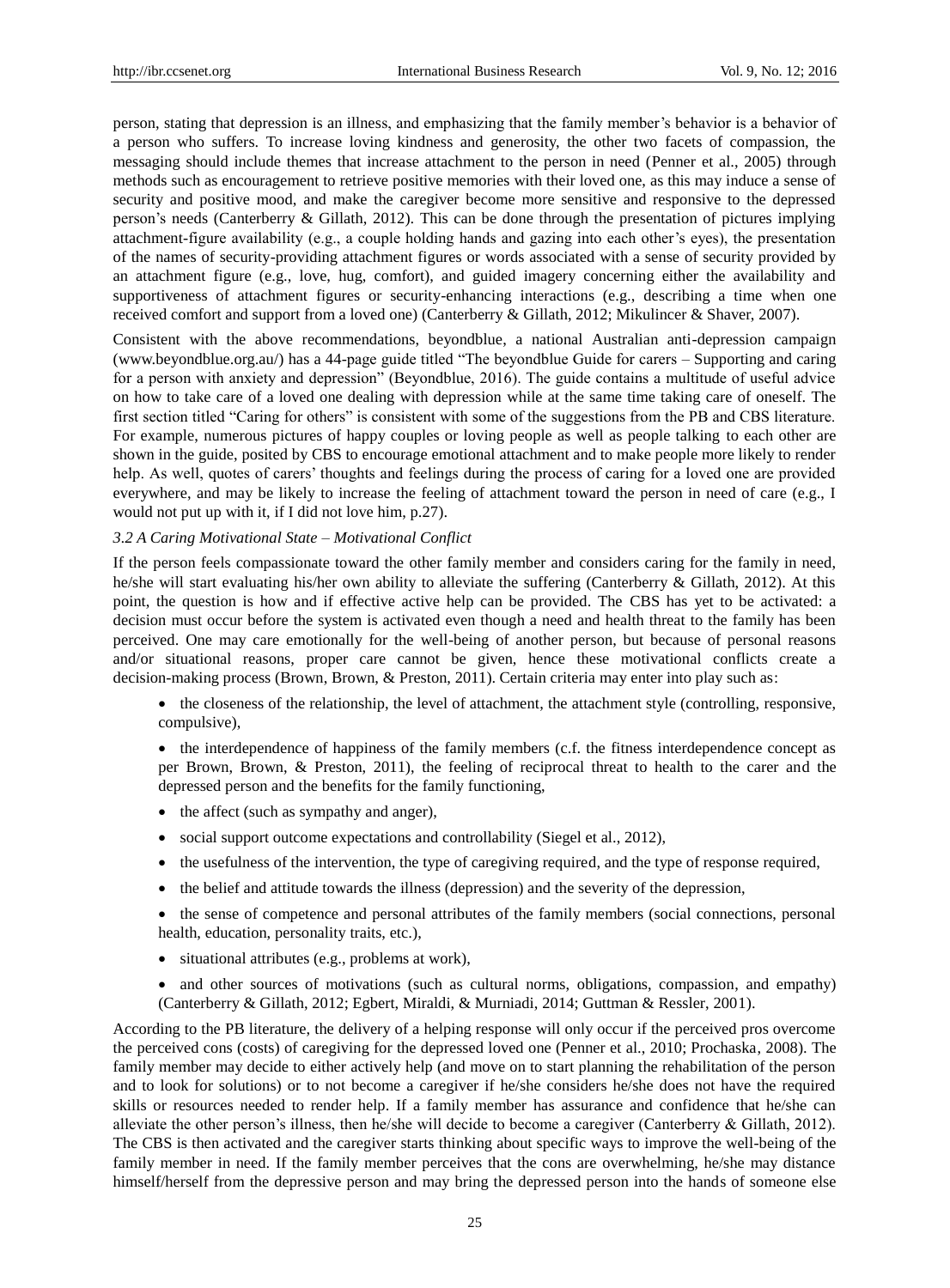(e.g., a professional, a hospital, a parent). It is noteworthy that in depression cases, the provision of help can be simultaneously provided by both the family and health professionals (psychologists, physicians, social workers, etc.).

In terms of advice for designers of campaigns targeting family members of depressed people, several suggestions can be made based on the PB literature. The message should emphasize norms such as family responsibility and reciprocity to encourage the caregiver to help (Dovidio, 1984). It should use arousal and affect, in particular emphatic arousal to encourage feelings of emphatic concern, such as sympathy and compassion that are likely to arouse altruistic motivation with the primary goal of improving the welfare of the person in need (Batson, 1991). The message should encourage the caregiver to commit to help and express this commitment in public (Kerr, 1995; 1999). Public commitment has been found to trigger behavioral change (Mckenzie-Mohr & Smith, 2008).

The message should help the potential caregiver identify and appreciate pros of helping and at the same time reduce the costs associated with the actual provision of help. Indeed, the caregivers can be helped to develop beliefs about how their care can benefit the depressed person and the entire family (Grusec et al., 2002). More importantly, the messages may attempt to reduce the perceived costs of helping and increase the perceived benefits, so a person may realize the positive impact rendering help may bring and the negative consequences a lack of help may not be able to prevent. For example, it can be pointed out that engaging in relaxing, fun activities on a regular basis as a family would benefit not only the depressed member but the family as a whole.

Most important, the message should increase the confidence of the potential caregiver that he/she can actually alleviate the other person's illness. The message should encourage insecure caregivers to acquire the helping skills needed to provide care (Grusec et al., 2002). This can be done by applying general principles from learning theories, particularly operant conditioning and social learning. For example, messages can include methods to make a career feel rewarded for rendering care, therefore reinforcing the particular behavior. Increasing confidence can also be achieved by using simple encouragement slogans such as "Many families are successful in controlling depression. You can do it, too!" and providing individuals with reasons to believe that they can follow the recommendations. Presenting success stories from people who were able to keep the illness under control is also another way to encourage caregivers (Cismaru, 2014; Cismaru et al., 2011; Pike, Doppelt, & Herr, 2010).

Consistent with the suggestions provided above, beyondblue

(https://www.beyondblue.org.au/supporting-someone/supporting-someone-with-depression-or-anxiety) likely increases carers confidence that they can provide the appropriate help by pointing out things one can do to help someone with depression as follows:

let the person know if you've noticed a change in their behavior

• spend time talking with the person about their experiences and let them know that you're there to listen without being judgmental

- suggest the person see a doctor or health professional and/or help them make an appointment
- offer to go with the person to the doctor or health professional
- help the person to find information about depression and anxiety from a website or library
- encourage the person to try to get enough sleep, exercise and eat healthy food
- discourage the person from using alcohol or other drugs to feel better
- encourage friends and family members to invite the person out and keep in touch, but don't pressure the person to participate in activities
- encourage the person to face their fears with support from their doctor/psychologist.

Beyondblue also provides advice of what can be unhelpful to do while caring for a family member suffering from depression:

- put pressure on the person by telling them to 'snap out of it' or 'get their act together'
- stay away or avoid them
- tell them they just need to stay busy or get out more
- pressure them to party more or wipe out how they're feeling with drugs and alcohol.

In addition, beyondblue has an on-line chat option available 24 hours that can provide specific advice about what is helpful or not for the person suffering from depression and the caregiver in their particular situation. This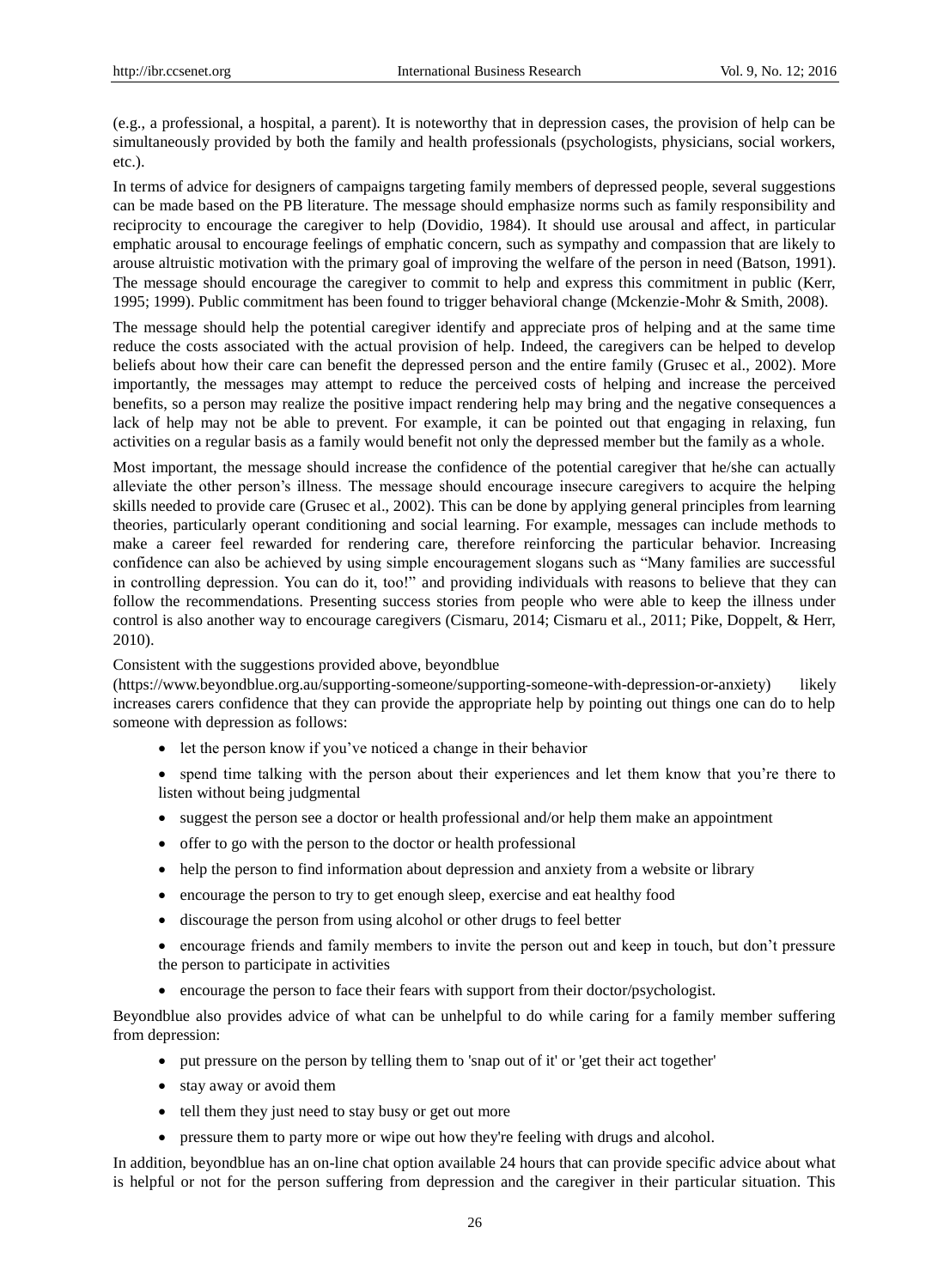on-line chat may considerably increase confidence in carers that they provide the appropriate help, since all family are probably willing to help a loved one in need, but are not sure if their good intentions are translating in helpful aid.

## *3.3 The Delivery of Helping Response to the Individual in Need*

According to the CBS, if a person decides to help a family member suffering from depression and feels confident that he/she can actually alleviate the suffering, aid is likely to be provided (Canterberry & Gillath, 2012). Rendering aid may include searches and evaluations of possible programs and activities, consultations with a health professional, and engaging in activities of all sorts to maintain the social network of both the caregiver and the depressed person. If the family member's suffering for depression is alleviated, the caregiving system is deactivated in the helper (Canterberry & Gillath, 2012). On the path to recovery it is possible that the depressed individual lapses or that no improvement in his/her condition is observable after aid is rendered. It is also possible that the caregiver is not capable of resolving motivational barriers to the provision of help and fails to stay motivated. If this occurs, the caregiver may have to re-evaluate his/her position and caring techniques and decide if he/she is still capable of assisting the person in need (Canterberry & Gillath, 2012). Two scenarios are predicted: the first predicts that the carer will re-assess the situation and his/her motivations to providing help. At this point, the relationship may be at stake if the cons of caregiving are becoming increasingly unpleasant. The caregiver's job is then to re-evaluate the situation and the means he/she has to being an active agent in the recovery plans of the depressed person. The caregiving system may deactivate itself if the carer decides to give up – or to distance himself/herself if the provision of help is no longer an option in order to not trigger the re-activation of the caregiving system (Canterberry & Gillath, 2012). The second scenario predicts that the carer will still have the motivations behind the provision of help and the caregiving system is still activated. The carer will then work towards developing a new plan of actions and try to actively help once again. There could be several persistent attempts (plans) resulting in more effortful caregiving behaviors. In the second scenario, the family member who has decided to be engaged in this process will hopefully learn from past mistakes and make adjustments to move forward (Canterberry & Gillath, 2012).

For motivational purposes, a plan should be made and benefits for both the caregiver and the person in need should be included in this plan. The plan may also include strategies to modulate the carer's stress response and life during the provision of help. Stress arising from the caregiving duties may come from lost opportunities, personal distress, threats to well-being, energy depletion, loss of status at work or in the family, separation from other friends and family members, etc. Caregivers may have to develop self-awareness of their own responses to the depressive state of the person, realize their role in the family — namely, it is through understanding and non-judgmental help that change may occur — and may have to create a sense of security in the depressed person in order to transform negative reactions into positive ones (Canterberry & Gillath, 2012).

During the provision of help, the family member applies the plan that is intended to help the depressed person to recover and to go back to a life free of illness. The plan will include items intended to help the caregiver to go through difficult times. During this stage, carers will likely develop a sense of behavioral control, in addition to their caring duties, and control negative thought, engage in amusing and healthy activities, visit family regularly, manage their stress, exercise, and/or seek professional help when needed and all this while keeping in mind the benefits of the provision of help to the family's health and while constantly regulating motivational conflicts (Canterberry & Gillath, 2012).

In terms of advice for designers of campaigns targeting family members of depressed people, several suggestions can be made based on the CBS literature. The messaging should encourage the caregiver and help the caregiver to create a good plan for the family that includes engaging the family in activities of all sorts to maintain the social network of both the caregiver and the depressed person. Next, the message should help the carer to maintain a positive attitude by teaching him/her ways to deal with stress such as exercising or meditation and encouraging the caregiver to remember the reasons about his/her decision to help. It should emphasize the caregiver's essential role in the family's health. Finally, the message should encourage and help the caregiver to resolve motivational conflicts that would act as barriers to the provision of efficient help to the depressed person. Themes or topics to include could cover relationship issues such as spousal support, forgiveness, and couple conflict may need to be addressed to improve the couple's sense of attachment security, which is expected to improve the quality of their relationship including caregiving and care receiving (Canterberry & Gillath, 2012; Johnson & Whiffen, 2003; Obegi & Berant, 2009). In addition, messages should advice the caregivers to expect setback-relapses as a normal part of the healing process.

The beyondblue Guide for careers (http://resources.beyondblue.org.au/prism/file?token=BL/0445), is somewhat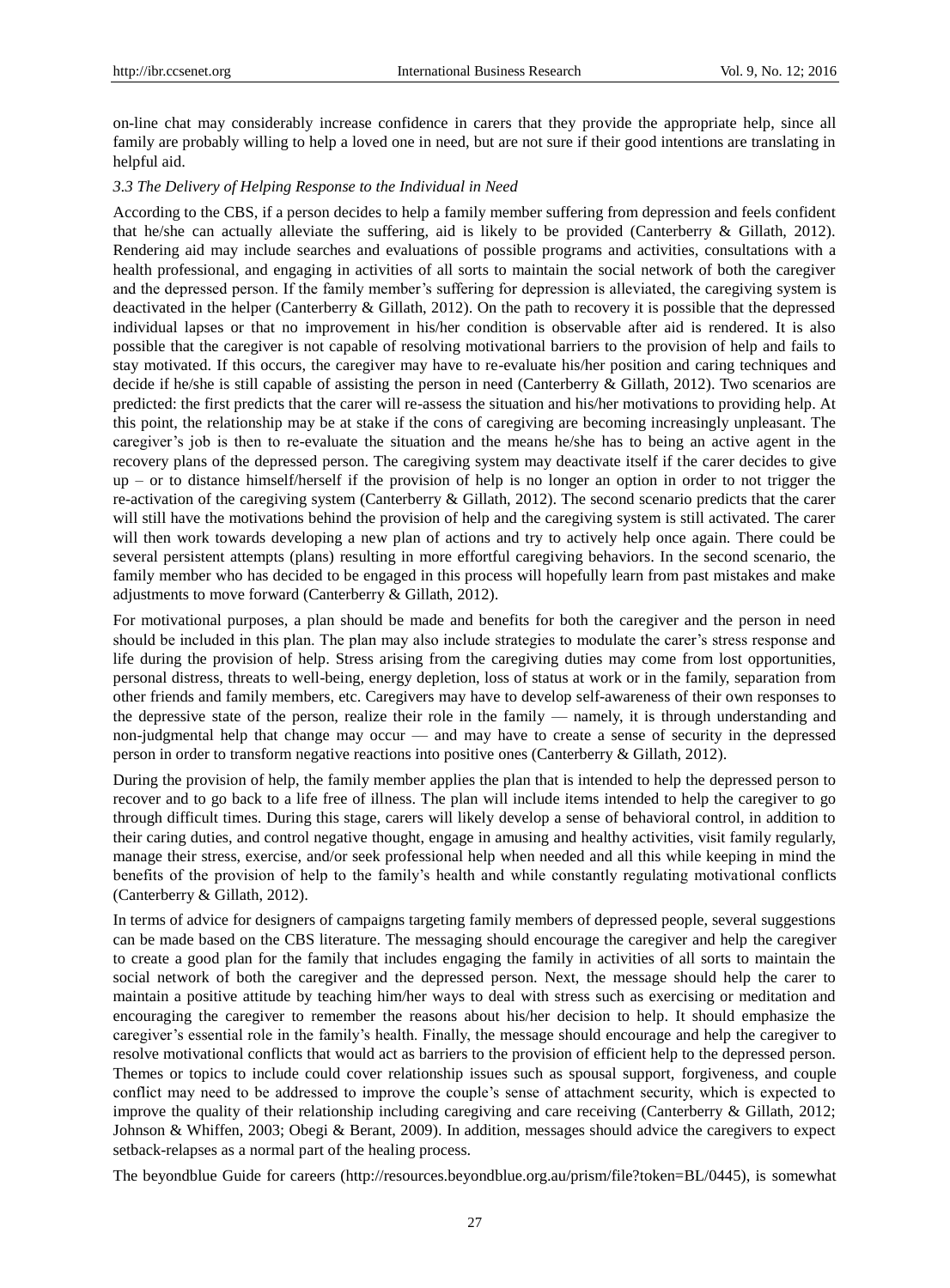consistent with CBS since it offers helpful advice and tips about caring for others that include:

- how to get through the tough times
- what worked and what didn't
- how to overcome a range of difficulties
- how to support a person with a mental condition, and
- how to access support available for carers.

The Guide includes also a section titled "Overcoming setbacks" as well as relapse and moving forward. It ends with more information and support available that includes National help lines and websites, support for Carers such as Carers Australia and Mental Health Carers Australia.

#### **4. Conclusion and Recommendations**

Family of people suffering from depression may be able to provide appropriate help and care to the person in need on an ongoing basis. Therefore, their role cannot be underestimated. Helping somebody suffering from depression can be extremely difficult. Carers need a strong motivation to do it, especially on a long term basis as well as specific advice of how to help in an effective way. The present paper incorporates knowledge from the prosocial behavior (PB) and caregiving (CBS) literature and shows how this knowledge may guide communication trying to assists carers of depressed people to render effective help leading to healthier families. In addition to focusing on positive aspects of the vast emotional range of an individual, the provision of a comprehensive tool that includes motivational and determining factors in one's decision to help another in need is adding to the current literature of anti-depression campaigns. This paper also gives examples of messaging from an existing campaign (beyondblue) and proposes more messages for future depression campaigns. To effectively apply the theoretical framework presented in this study to anti-depression campaigns and to increase its effectiveness and relevance, further work may formally evaluate the importance of each component of the CBS and the PB theory.

#### **Acknowledgement**

The authors would like to thank Dr. Tatiana Levit, the editor, and the anonymous reviewer for their valuable comments that helped shaping this article.

#### **References**

Batson, C. D. (1991). *The altruism question: Toward a social-psychological answer*. Hillsdale, NY: Erlbaum.

- Berger, M., Wagner, T. H., & Baker, L. C. (2005). Internet use and stigmatized illness*. Social Science & Medicine, 61*(8)*,* 1821*-*1827*.* <http://dx.doi.org/10.1016/j.socscimed.2005.03.025>
- Beyondblue. (2016). *The beyondblue guide for carers.* Retrieved from http://resources.beyondblue.org
- Brown, R. M., & Brown, S. L. (2006). SIT stands and delivers: A reply to the commentaries. *Psychological Inquiry, 17*, 60-74. [http://dx.doi.org/10.1207/s15327965pli1701\\_03](http://dx.doi.org/10.1207/s15327965pli1701_03)
- Brown, S. L., Brown, R. M., & Preston, S. D. (2011). *The human caregiving system. A neuroscience model of compassionate motivation and behavior.* In S.L. Brown, R.M. Brown & L.A. Penner (Eds), Moving beyond self-interest: Perspectives from evolutionary biology, neuroscience, and the social sciences (pp.75-88). New York, NY: Oxford University Press.<http://dx.doi.org/10.1093/acprof:oso/9780195388107.003.0026>
- Cameron, J. I., Cheung, A. M., Streiner, D. L., Coyte, P. C., & Stewart, D. E. (2011). Stroke survivor depressive symptoms are associated with family caregiver depression during the first 2 years poststroke. *Stroke, 42*(2)*,* 302-306. http://dx.doi.org/10.1161/STROKEAHA.110.597963
- Canterberry, M., & Gillath, O. (2012). *Attachment and caregiving: Functions, interactions, and implications*. In P. Noller & G. C. Karantzas (Eds.), The Wiley-Blackwell handbook of couples and family relationships (pp. 205-219). Massachusetts: Blackwell Publishing Ltd.<http://dx.doi.org/10.1002/9781444354119.ch14>
- Cismaru, M. (2014). Using the extended parallel process model to understand texting while driving and guide communication campaigns against it. *Social Marketing Quarterly, 20*(1)*,* 66-82. http://dx.doi.org/10.1177/1524500413517893
- Cismaru, M., Cismaru, R., Ono, T., & Nelson, K. (2011). "Act on climate change"—An application of protection motivation theory. *Social Marketing Quarterly Journal*, *17*, 62-84. <http://dx.doi.org/10.1080/15245004.2011.595539>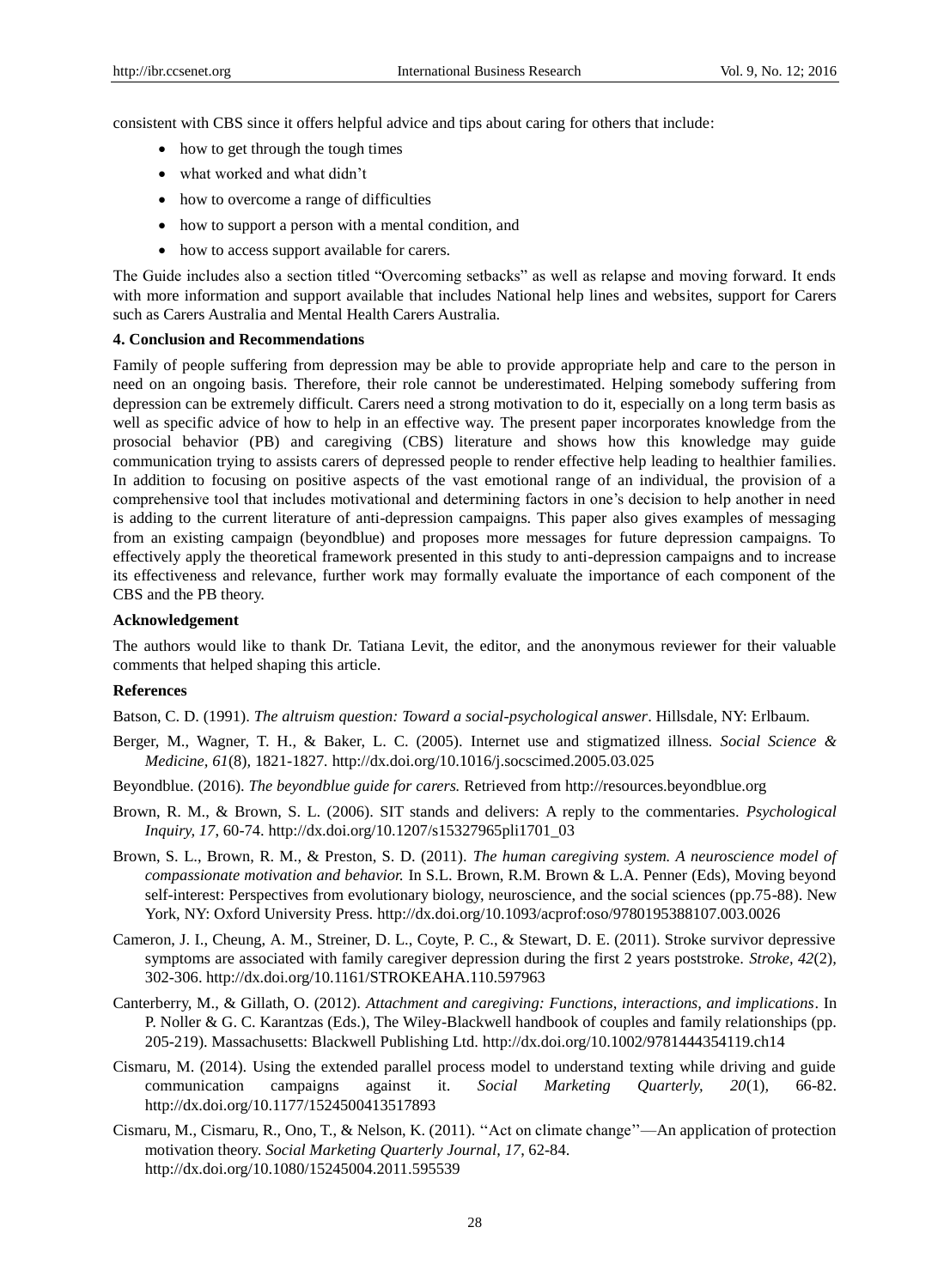- Corcoran, M. A. (2011). Caregiving styles: A cognitive and behavioral typology associated with dementia family caregiving. *Gerontologist, 5*1(4)*,* 463-472. http://dx.doi.org/10.1093/geront/gnr002
- Dovidio, J. F. (1984). Helping behavior and altruism: an empirical and conceptual overview. In L. Berkowitz (Ed.), *Advances in Experimental Social Psychology* (pp. 361-427). New York: Academic.
- Dumesnil, H., & Verger, P. (2009). Public awareness campaigns about depression and suicide: A review. *Psychiatric Services, 60*(9)*,* 1203-1213. http://dx.doi.org/10.1176/appi.ps.60.9.1203
- Egbert, N., Miraldi, L. B., & Murniadi, K. (2014). Friends don't let friends suffer from depression: how threat, efficacy, knowledge, and empathy relate to college students' intentions to intervene on behalf of a depressed friend. *Journal of Health Communication: International Perspectives, 19*(4)*,* 460-477. http://dx.doi.org/10.1080/10810730.2013.821554
- Ellis, L. A., Collin, P., Hurley, P. J., Davenport, T. A., Burns, J. M., & Hickie, I. B. (2013). Young men's attitudes and behaviour in relation to mental health and technology: implications for the development of online mental health services. *BioMed Central Psychiatry*, *13*, 119. http://dx.doi.org/10.1186/1471-244X-13-119
- Goetz, J. L., Keltner, D., & Simon-Thomas, E. (2010). Compassion: an evolutionary analysis and empirical review. *Psychological Bulletin, 136*(3)*,* 351-374.<http://dx.doi.org/10.1037/a0018807>
- Grusec, J. E., Davidov, M., & Lundell, L. (2002). *Prosocial and helping behavior*. In P. K. Smith & C. H. Hart (Eds.), Blackwell handbook of childhood social development: Blackwell handbooks of developmental psychology, (pp. 457-474). Malden, MA: Blackwell Sci.
- Guttman, N., & Ressler, W. H. (2001). On being responsible: Ethical issues in appeals to personal responsibility in health campaigns. *Journal of Health Communication: International Perspectives, 6*(2)*,* 117-136. <http://dx.doi.org/10.1080/108107301750254466>
- Health Canada. (2009). *Mental health, depression*. Retrieved from http://www.hc-sc.gc.ca/hl-vs/iyh-vsv/diseases-maladies/depression-eng.php
- Hui, A. K. Y., Wong, P. W. C., & Fu, K. W. (2014). Building a model for encouraging help-seeking for depression: a qualitative study in a Chinese society. *BioMed Central Psychology, 2*, 9. http://dx.doi.org/10.1186/2050-7283-2-9
- Hui, A., Wong, P. W. C., & Fu, K. W. (2015). Evaluation of an online campaign for promoting help-seeking attitudes for depression using a facebook advertisement: An online randomized controlled experiment. *Journal of Medical Internet Research Mental Health, 2*(1)*,* e5[. http://dx.doi.org/10.2196/mental.3649](http://dx.doi.org/10.2196/mental.3649)
- Jeglic, E. L., Pepper, C. M., Ryabchenko, K. A., Griffith, J. W., Miller, A. B., & Johnson, M. D. (2005). A caregiving model of coping with a partner's depression. *Family Relations, 54*(1)*,* 37-45. <http://dx.doi.org/10.1111/j.0197-6664.2005.00004.x>
- Johnson, S. M., & Whiffen, V. (2003). *Attachment processes in couples and families*. New York: Guilford Press.
- Jorm, F., Griffiths, K. M., Christensen, H., Korten, A. E., Parslow, R. A., & Rodgers, B. (2003). Providing information about the effectiveness of treatment options to depressed people in the community: a randomized controlled trial of effects on mental health literacy, help-seeking and symptoms. *Psychological Medicine, 33*(6)*,* 1071-1079.<http://dx.doi.org/10.1017/S0033291703008079>
- Kelly, C. M., Jorm, A. F., & Wright, A. (2007). Improving mental health literacy as a strategy to facilitate early intervention for mental disorders. *Medical Journal of Australia*, *187*(7 Suppl), 26.
- Kerr, N. L. (1995). *Norms in social dilemmas*. In D.A. Schroeder (Ed.), Social Dilemmas: Perspectives on Individuals and Groups (pp. 31-48). Westport, CT: Praeger.
- Kerr, N. L. (1999). *Anonymity and social control in social dilemmas.* In M. Foddy, M. Smithson, S. Schneider, & M. Hogg (Eds.), Resolving social dilemmas: Dynamic, structural, and intergroup aspects (pp. 103-119). Philadelphia, PA: Psychology Press.
- Kreps, G. L. (1988). Relational communication in health care. *Southern Speech Communication Journal*, *53,* 344-359.<http://dx.doi.org/10.1080/10417948809372736>
- Latane, B., & Darley, J. (1970). *The unresponsive bystander: Why doesn't he help?* New York: Appleton-Century-Crofts.
- Levesque, D. A., Van Marter, D. F., Schneider, R. J., Bauer, M. R., Goldberg, D. N., Prochaska, J. O., & Prochaska, J. M. (2011). Randomized trial of a computer-tailored intervention for patients with depression.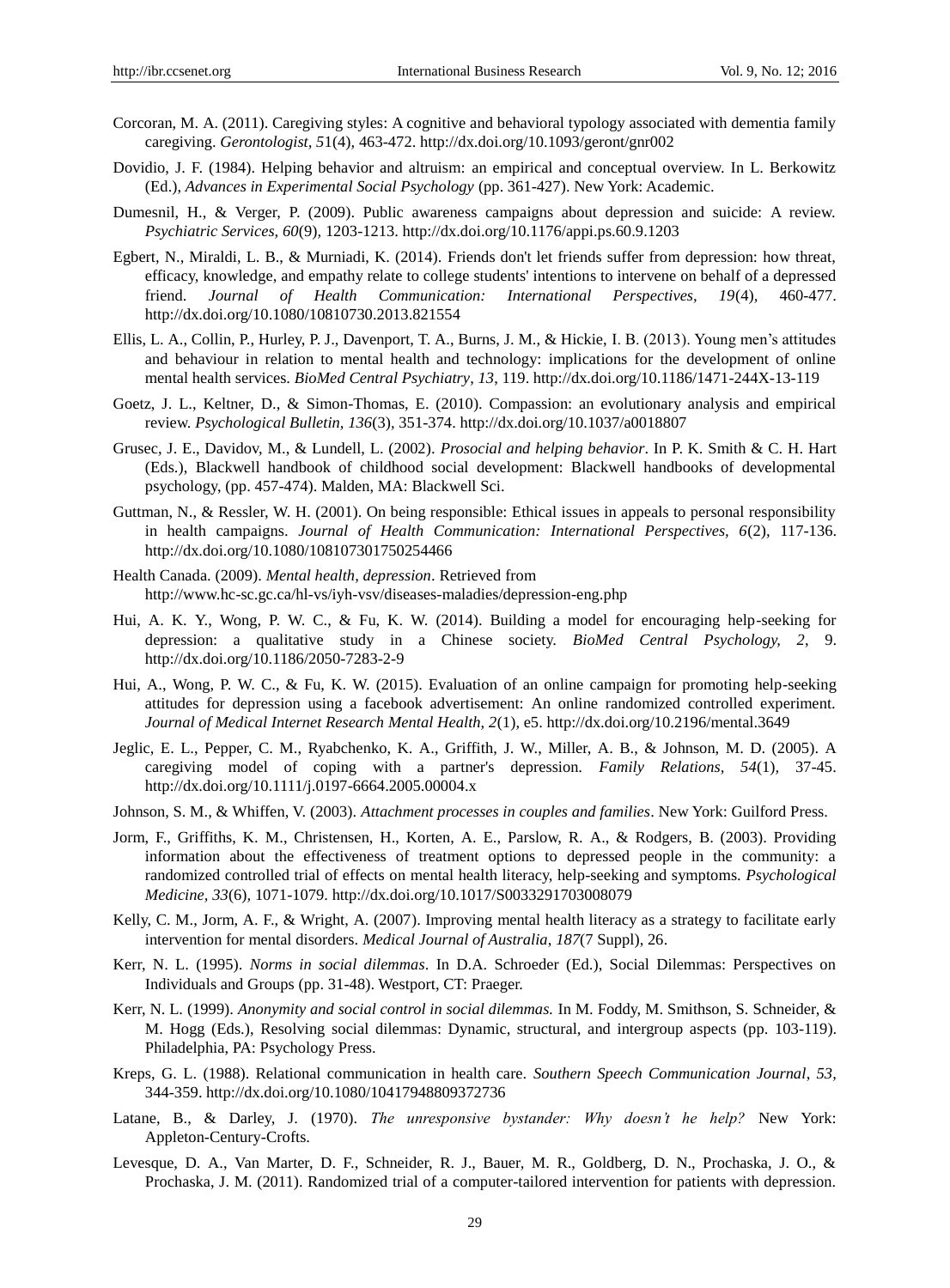*American Journal of Health Promotion, 26*(2)*,* 77-89. http://dx.doi.org/10.4278/ajhp.090123-QUAN-27

- Levit, T., Cismaru, M., & Zederayko, A. (2016). Application of the transtheoretical model and social marketing to antidepression campaign websites. *Social Marketing Quarterly*, *22*(1)*,* 54-77. http://dx.doi.org/10.1177/1524500415620138
- Livingston, J. D., Tugwell, A., Korf-Uzan, K., Cianfrone, M., & Coniglio, C. (2013). Evaluation of a campaign to improve awareness and attitudes of young people towards mental health issues. *Social Psychiatry and Psychiatric Epidemiology*, *48*(6)*,* 965-973. http://dx.doi.org/10.1007/s00127-012-0617-3
- Löckenhoff, C. E, Duberstein, P., Friedman, B., & Costa, P. T. J. (2011). Five-factor personality traits and subjective health among caregivers: The role of caregiver strain and self-efficacy. *Psychology and Aging*, *26*(3)*,* 592-604.<http://dx.doi.org/10.1037/a0022209>
- Mckenzie-Mohr, D., & Smith, W. (2008). *Fostering sustainable behavior. An introduction to community-based social marketing*. Gabriola Island: New Society Publishers.
- Mikulincer, M., & Shaver, P. R. (2007). Boosting attachment security to promote mental health, prosocial values, and inter-group tolerance. *Psychological Inquiry, 18,* 139-156. <http://dx.doi.org/10.1080/10478400701512646>
- Möller-Leimkühler, A. M. (2005). Burden of relatives and predictors of burden. Baseline results from the Munich 5-year-follow-up study on relatives of first hospitalized patients with schizophrenia or depression. *European Archives of Psychiatry and Clinical Neuroscience, 255*(4)*,* 223-231. <http://dx.doi.org/10.1007/s00406-004-0550-x>
- Noar, S. (2006). A 10-year retrospective of research in health mass media campaigns: where do we go from here? *Journal of Health Communication: International Perspectives, 11*(1)*,* 21-42. <http://dx.doi.org/10.1080/10810730500461059>
- Nousgroup. (2014). *Independent evaluation of beyondblue*. Retrieved from https://www.beyondblue.org.au/docs/default-source/research-project-files/bw0265.pdf?sfvrsn=0
- Obegi, J. H., & Berant, E. (Eds.) (2009). *Internal working models and change.* New York: Guilford Press.
- Penner, L., Dovidio, J., Piliavin, J., & Schroeder, D. (2005). Prosocial behavior: Multilevel perspectives. *Annual Review of Psychology, 56*, 365-392.<http://dx.doi.org/10.1146/annurev.psych.56.091103.070141>
- Pike, C., Doppelt, B., & Herr, M. (2010). Climate communications and behavior change—A Guide for practitioners. The resource innovation group  $\&$  the Climate leadership initiative institute for a sustainable environment, University of Oregon. Retrieved from http://www.thesocialcapitalproject.org/The-Social-Capital-Project/publications/climate-communications-an d-behavior-change
- Prochaska, J. O. (2008). Decision making in the transtheoretical model of behavior change. *Medical Decision Making*, *28*(6)*,* 845-849. http://dx.doi.org/10.1177/0272989X08327068
- [Quinn,](http://heapro.oxfordjournals.org/search?author1=Neil+Quinn&sortspec=date&submit=Submit) N., [Knifton,](http://heapro.oxfordjournals.org/search?author1=Lee+Knifton&sortspec=date&submit=Submit) L., [Goldie,](http://heapro.oxfordjournals.org/search?author1=Isabella+Goldie&sortspec=date&submit=Submit) I., [Van Bortel,](http://heapro.oxfordjournals.org/search?author1=Tine+Van+Bortel&sortspec=date&submit=Submit) T., [Dowds,](http://heapro.oxfordjournals.org/search?author1=Julie+Dowds&sortspec=date&submit=Submit) J., [Lasalvia,](http://heapro.oxfordjournals.org/search?author1=Antonio+Lasalvia&sortspec=date&submit=Submit) A., … [Thornicroft,](http://heapro.oxfordjournals.org/search?author1=Graham+Thornicroft&sortspec=date&submit=Submit) G. (2014). Nature and impact of European anti-stigma depression programmes. *Health Promotion International*, *29*(3)*,* 403-413. <http://dx.doi.org/10.1093/heapro/das076>
- Rochlen, A. B., Whilde, M. R., & Hoyer, W. D. (2005). The real men. Real depression campaign: Overview, theoretical implications, and research considerations. *Psychology of Men & Masculinity, 6*(3)*,* 186-194. <http://dx.doi.org/10.1037/1524-9220.6.3.186>
- Schuster, L., Kubacki, K., & Rundle-Thiele, S. (2016). Understanding caregivers' intentions for their child to walk to school: further application of the theory of planned behaviour. *Health Marketing Quarterly*, *33*(4)*,* (In Press).
- Siegel, J. T., Alvaro, E. M., Crano, W. D., Lienemann, B. A., Hohman, Z. P., & O'Brien, E. (2012). Increasing social support for depressed individuals: A cross-cultural assessment of an affect-expectancy approach. *Journal of Health Communication: International Perspectives*, *17*(6)*,* 713-732. http://dx.doi.org/10.1080/10810730.2011.635775
- Swain, J. E. (2010). The human parental brain: In vivo neuroimaging. *Progress in Neuro-Psychopharmacology and Biological Psychiatry*, *35*, 1242-1254[. http://dx.doi.org/10.1016/j.pnpbp.2010.10.017](http://dx.doi.org/10.1016/j.pnpbp.2010.10.017)
- Swain, J. E., Kim, P., & Ho, S. S. (2011). Neuroendocrinology of parental response to baby-cry. *Journal of*